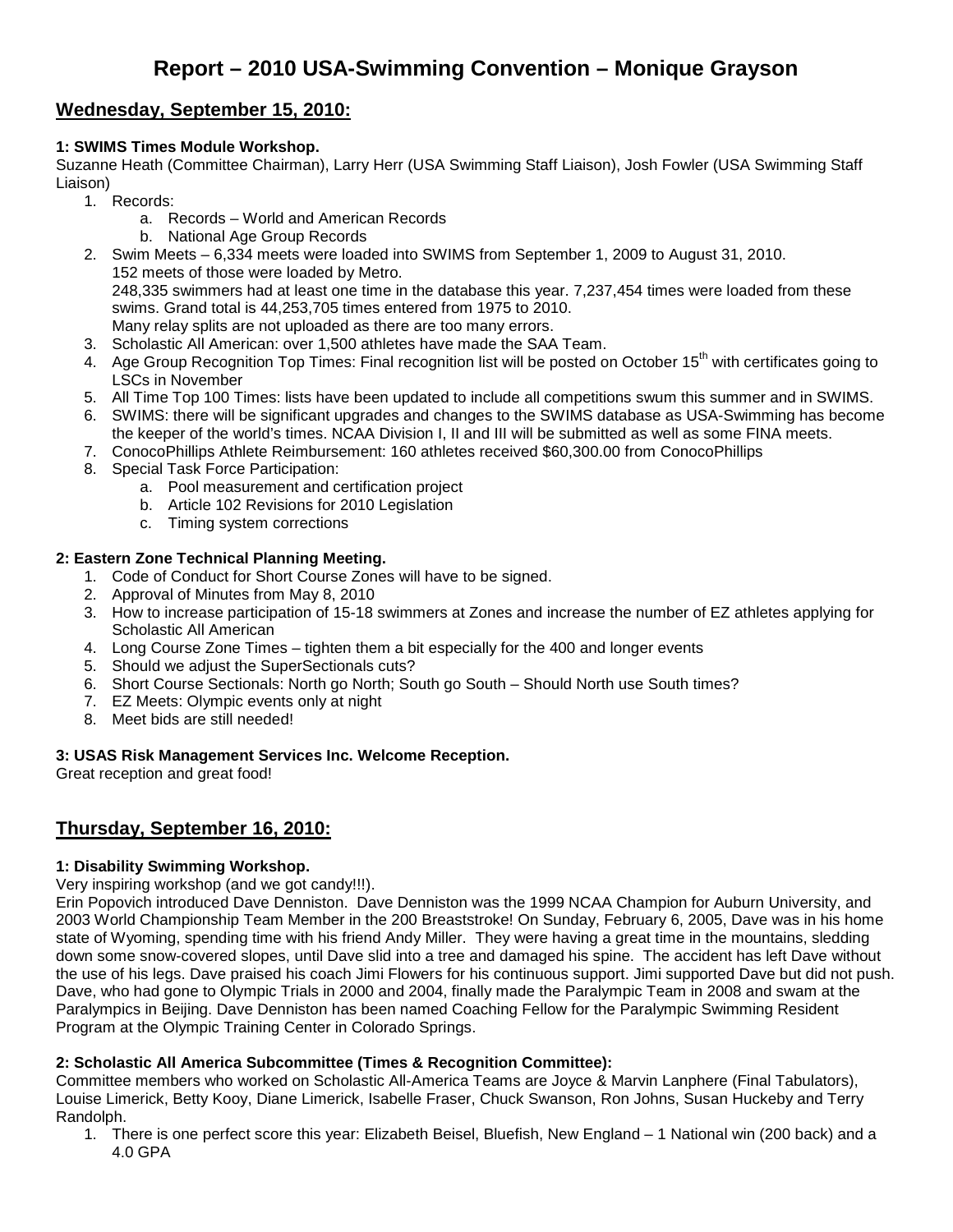- 2. Time Standards do they need to change? We are using the 2000 Junior National cuts
- 3. How to reach swimmers with Disabilities? There are standards for Physical and Vision disabilities (CAN-AM meet standards). For deaf swimmers, maybe use deaf Olympics or world games for deaf time standards). Also consider Athletes Without Limits (USA Federation for Elite Athletes with Intellectual disabilities and athletic dreams
- 4. Total successful applications for 2010: 1,539
- 5. Top Four LSCs In the Eastern Zone: Middle Atlantic (61); New Jersey (57); Virginia (55); Metropolitan (45) Metro needs to do better!

## **3: Adults Only: Online Predators (Convention Education Committee):**

- 1. Guest speaker Deputy Chief Michael Sullivan (ICAC-Internet Crimes Against Children) discussed internet safety for kids. He logged on to a chat room as a 12 year old boy, and as he did his presentation, notifications chimed as others online wanted to chat with the 12 year old.
- 2. He talked about helping kids stay safe online by not posting personal info such as their full names, ages, phone numbers, addresses and even zip codes. 80% of what is done to kids is done by someone they know!
- 3. Predators are very good at grooming the kids online:
	- a. Where is your computer (bedroom? kitchen?)
	- b. Who uses your computer (kid only or whole family)
	- c. Do you have brothers and sisters
	- d. What is your address and phone number
	- e. Are you "active"
	- f. Do you have a digital camera or web cam (watch out as they will blackmail the children)
	- g. Can you keep a secret?
- 4. Safe stuff for children to do:
	- a. Use nickname not first and last name
	- b. Change zip code to reflect one far from hometown
	- c. Use cartoons or drawings for images on profile, not real picture
	- d. Make profile private and agree with child who can see the profile
	- e. Child should check if he/she really knows who wants to be "friend"
	- f. Wait… let me ask Mom!
- 5. Parents should use software against online predators:
	- a. Virus protection
	- b. Set internet explorer to limit content the child can access
	- c. Block Word Library
	- d. Secondary filtering programs
- 6. To contact a Deputy Chief closest to you for a presentation locally, go to www.icactraining.org Michael Sullivan's book "Online Predators" is available at Amazon.com 30-45 minute downloadable Power Point Presentation for parents, guardians and children ages 5&up at www.netsmartz.org/Presentations

#### **5: Registration/Membership Committee – Business Meeting:**

- 1. Review remote membership verification from summer championships and update the meet host checklist
- 2. SWIMS enhancement list review pulled items and items that have not been prioritized
- 3. Adopt Orientation Manual
- 4. Review proposed legislation
	- a. 203.5 transfers (only thing that can stop a transfer is a court judgement)
	- b. Minimum age for coaches
	- c. Swim practice
	- d. Background check for non-athletes
	- e. Additional educational requirements for coaches

#### **6: Eastern Zone Meeting:**

The meeting was called to order at 7:08pm. It was followed with the approval of the Agenda and approval of the Minutes of May 2010.

- 1. Financial report: Boots Hall report was read as Boots was unable to attend Convention this year.
- 2. Eastern Zone Diversity Select Camp in Philadelphia 2 athletes per LSC June 18
- 3. IMX Games/Age Group Chairs EZ Eric Fucito
- 4. EZ Consultant, Sport Development Peter Clark educate parents, staff and coaches
- 5. Report of Officers
- 6. Report of Official's Chair
- 7. Technical Planning Committee Report
	- a. Motion to have EZ score Championship meet by Age Group Combined in addition to regular scoring Top 3 awards or Recognition Certificates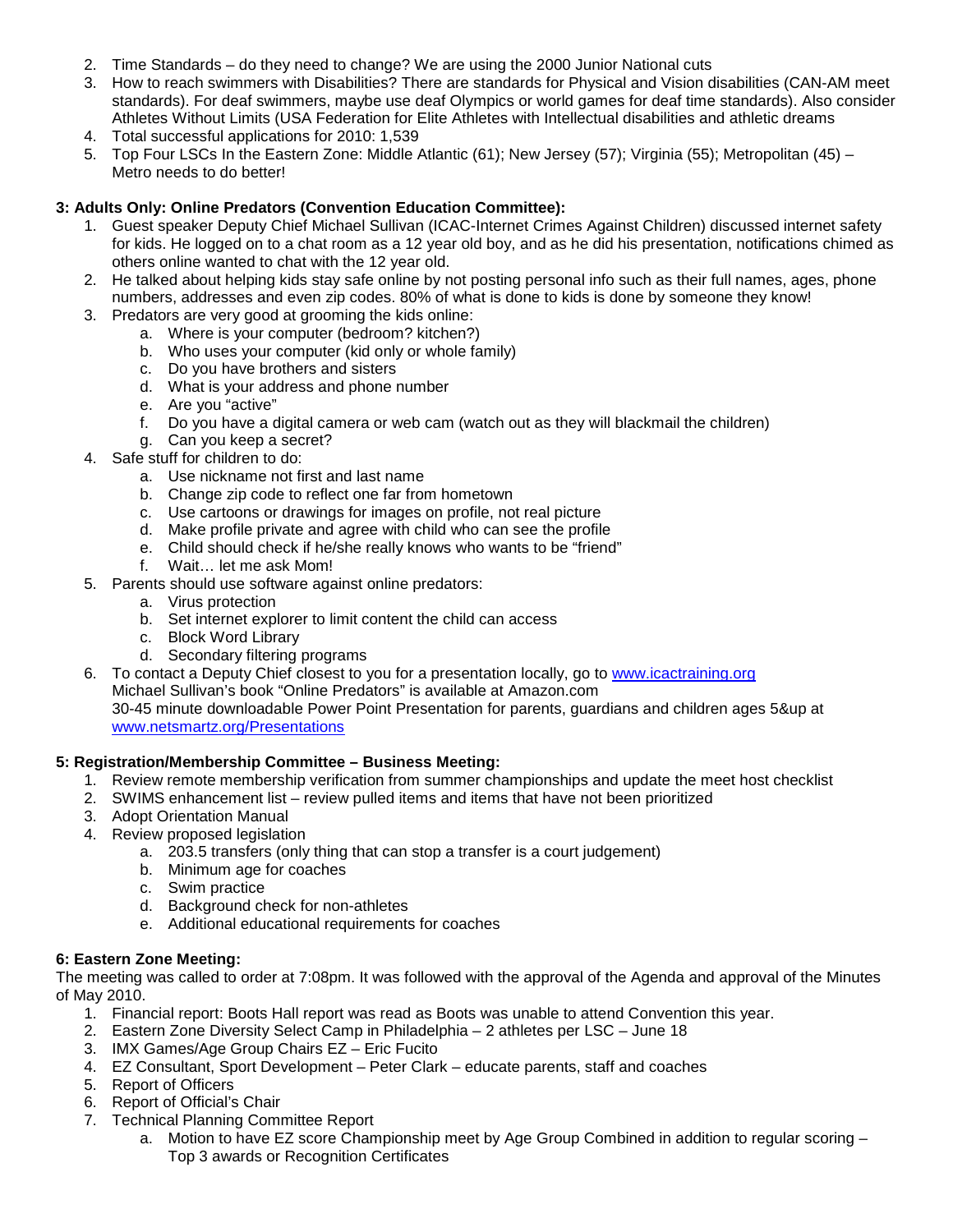- 8. Athlete Representative Report
- 9. Zone Championship Coordinator
	- a. SuperSectionals at University of Pittsburgh August 4-7, 2011
	- b. LC Zones 2011 no bids yet
- 10. National Committees Reports
- 11. Elections: Director Coach: Marci Callan; Treasurer: Boots Ha;;
- 12. EZ Spring Meeting: May 7, 2011 Fort Lauderdale, FL; hosted by Niagara
- 13. Meeting adjourned at 8:44pm

# **Friday, September 17, 2010**

### **1: LSC Leadership Workshop (Club Development Staff):**

- Sue Anderson USA Swimming Director of Programs and Services
	- 1. Organization Life Cycle
	- 2. Ten Basic Responsibilities of Nonprofit boards
	- 3. How to develop a mission statement
	- 4. General Chair job description
	- 5. 10 things leaders do
	- 6. Strategic thinking pre-retreat exercise
	- 7. Strategic framework
	- 8. Sample policy manual table of content
	- 9. Checklist: 10 key financial questions
	- 10. Crime insurance policy
	- 11. Board self-assessment survey
	- 12. Consent agendas
	- 13. Statement of principles
	- 14. Sample whistleblower policy
	- 15. Sample document destruction policy
	- 16. Legal responsibilities of a nonprofit board
	- 17. Crisis management

## **2: Intro to OME for LSCs-NHQ & LSCs Working Together:**

- 1. OME will allow a meet host to:
	- a. set up a meet according to their specifications including pricing, events, age groups, time standards, and more
	- b. Validate athlete USAS membership
	- c. Prove entry times
	- d. Process and monitor payment
	- e. Produce various reports about the meet
- 2. OME will allow a coach to:
	- a. Browse meets available for entry
	- b. Enter your team in meets around the country
	- c. Select proven entry times for your athletes
	- d. Validate athlete USAS membership
	- e. Process payment before meet check-in
- 3. Many questions about OME:
	- a. What is the cost to use OME
	- b. How does the OME verify membership
	- c. How does OME verify times
	- d. Can OME support paper entries
	- e. Is OME compatible with meet management software
	- f. Can I load files from meet or team management software into OME
	- g. What reports about the meet are available to the meet host
	- h. What else does OME offer

## **3: Registration Forum-Best Practices (Registration/Membership Committee):**

- 1. Use of Credit Card in LSC for meet entries, registrations. Some LSCs raise surcharge so that it balances the charges of credit card. Many clubs want parents to take care of registrations themselves!
- 2. eLessons how to use them, where to find them, future eLessons
- 3. Outreach Information: outreach swimmers entered in meets with reduced fees. Does Metro have reduced fees for outreach athletes? Some LSCs reimburse fee per day, per meet from a fund.